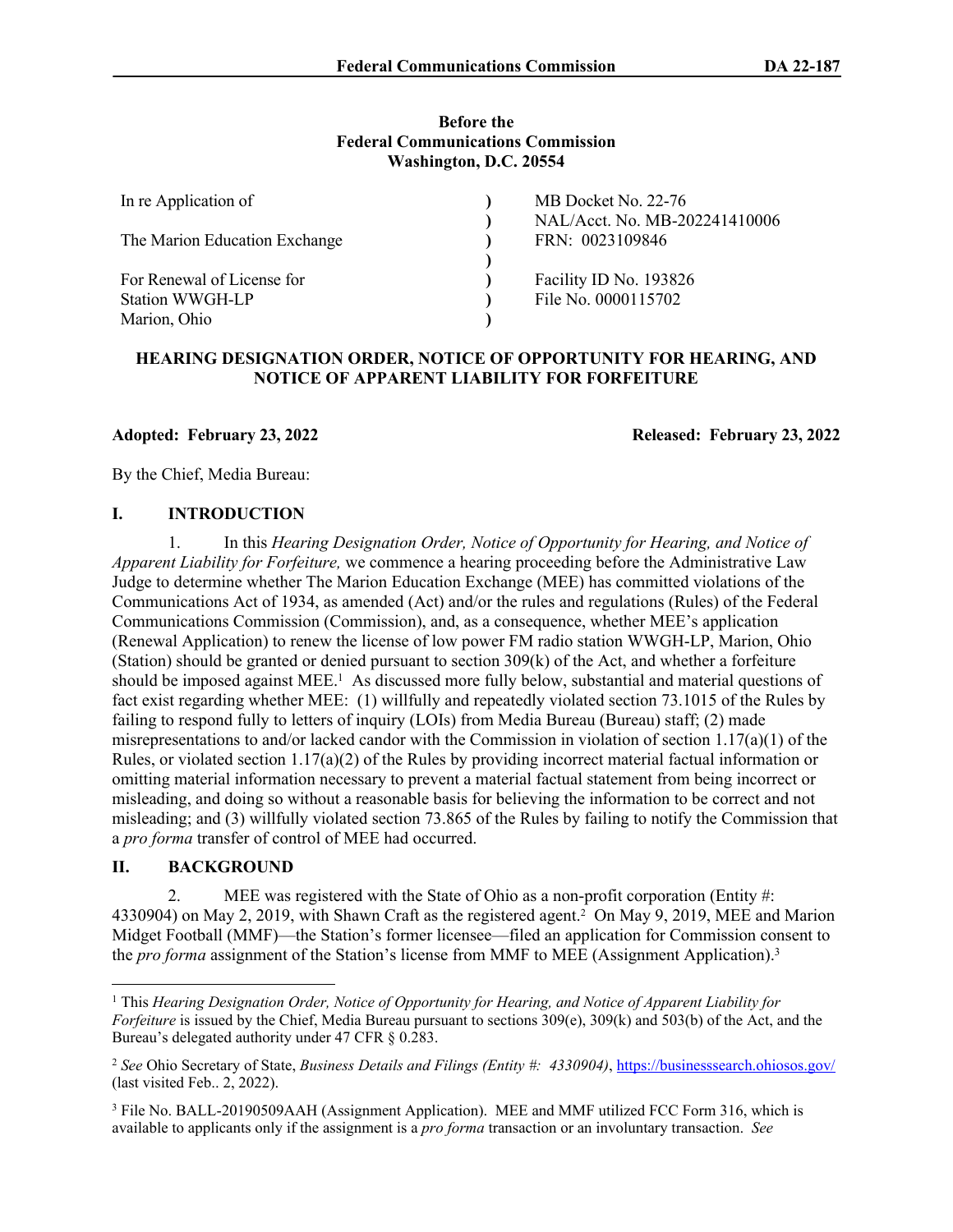Therein, MEE indicated that "[t]here are no changes in the board members, only the name of the licensee."<sup>4</sup> MEE listed Patti Worcester (Worcester), Martha Maniaci (Maniaci), Mary Ann Stolarczyk (Stolarczyk), Betty Compton (Compton), and Marge Hazelett (Hazelett) as its board members, and indicated each had 20 percent voting rights.<sup>5</sup> We granted the unopposed Assignment Application on May 21, 2019.<sup>6</sup> In the course of this license renewal proceeding, we have learned that Compton died on November 7, 2016, more than two years before MEE filed the Assignment Application that listed her as one of five existing and continuing members of MEE's board.<sup>7</sup>

3. On May 28, 2019, MEE filed a *pro forma* transfer of control application (Transfer Application).<sup>8</sup> MEE reported that "Worcester has decided to retire and voluntarily transfers her position to Shawn Craft." We granted the unopposed Transfer Application on July 11, 2019.<sup>9</sup>

4. On June 6, 2020, MEE filed the Renewal Application.<sup>10</sup> Spencer Phelps (Phelps)—the former President of the licensee of another LPFM station licensed to Marion, Ohio, and the current Station Manager of that station—then filed an Informal Objection.<sup>11</sup> Phelps alleged that MEE had misrepresented its board composition in the Assignment Application.<sup>12</sup> Phelps stated that the board members of MEE were "completely different people" than those MEE listed in the Assignment Application, and argued that MEE's statement in that application that there were "no changes in the board members, only the name of the licensee" was false.<sup>13</sup> To support his claim, Phelps submitted copies of corporate materials that MEE had filed with the State of Ohio.14 The corporate materials did not list Worcester, Maniaci, Stolarczyk, Compton, or Hazelett, the names listed in the Assignment Application. Instead, they listed four different individuals: Shawn Craft (Craft), Linda Sims (Sims), Glenn Coble (Coble), and Terry Tackett (Tackett).

4 Assignment Application at Exh. 12.

5 *Id*.

<sup>6</sup> *Broadcast Actions*, Public Notice, Report No. 49494, at 4 (MB May 24, 2019).

<sup>7</sup> *See* Assignment Application at Exh. 12 and Response of Spencer Phelps, Application File No. 0000115702, at 3, Exh. 2 (rec'd April 20, 2021) (Third LOI Reply).

8 File No. BTCL-20190528AAN.

<sup>9</sup> *Broadcast Actions*, Public Notice, Report No. 49592, at 1 (MB July 16, 2019).

<sup>10</sup> Application File No. 0000115702.

<sup>11</sup> Informal Objection of Spencer Phelps, Application File No. 0000115702 (filed July 22, 2020) (Informal Objection).

 $12$  Phelps also alleged that MMF made false statements and certifications, and included misleading language in its portions of the Assignment Application. Informal Objection at 3. We do not discuss these allegations further because they relate to the Station's former licensee, and are not relevant to our renewal inquiry. Section 309(k) of the Act limits that inquiry to whether, during the preceding license term, (1) the station served the public interest, convenience, and necessity, (2) "there have been no serious violations *by the licensee*" of the Act or the Rules, and (3) "there have been no other violations *by the licensee*" of the Act or the Rules "which, taken together, would constitute a pattern of abuse." 47 CFR § 309(k)(1) (emphasis added). We note that Phelps does not claim that MMF holds any FCC licenses at this time.

<sup>14</sup> *Id*. at Exh. 6.

Instructions to FCC Form 316, Application for Consent to Assign Broadcast Station Construction Permit or License or Transfer Control of Entity Holding Broadcast Station Construction Permit or License, General Instruction A. *See also* Instructions—Form 2100, Schedule 316—Application for Consent to Assign Broadcast Station Construction Permit or License or Transfer Control of Entity Holding Broadcast Station Construction Permit or License, General Instructions. Under our Rules, an involuntary transaction involves a death or legal disability of a licensee or person controlling a licensee, a situation that is not presented here. *See* 47 CFR § 73.3541.

<sup>13</sup> Informal Objection at 4.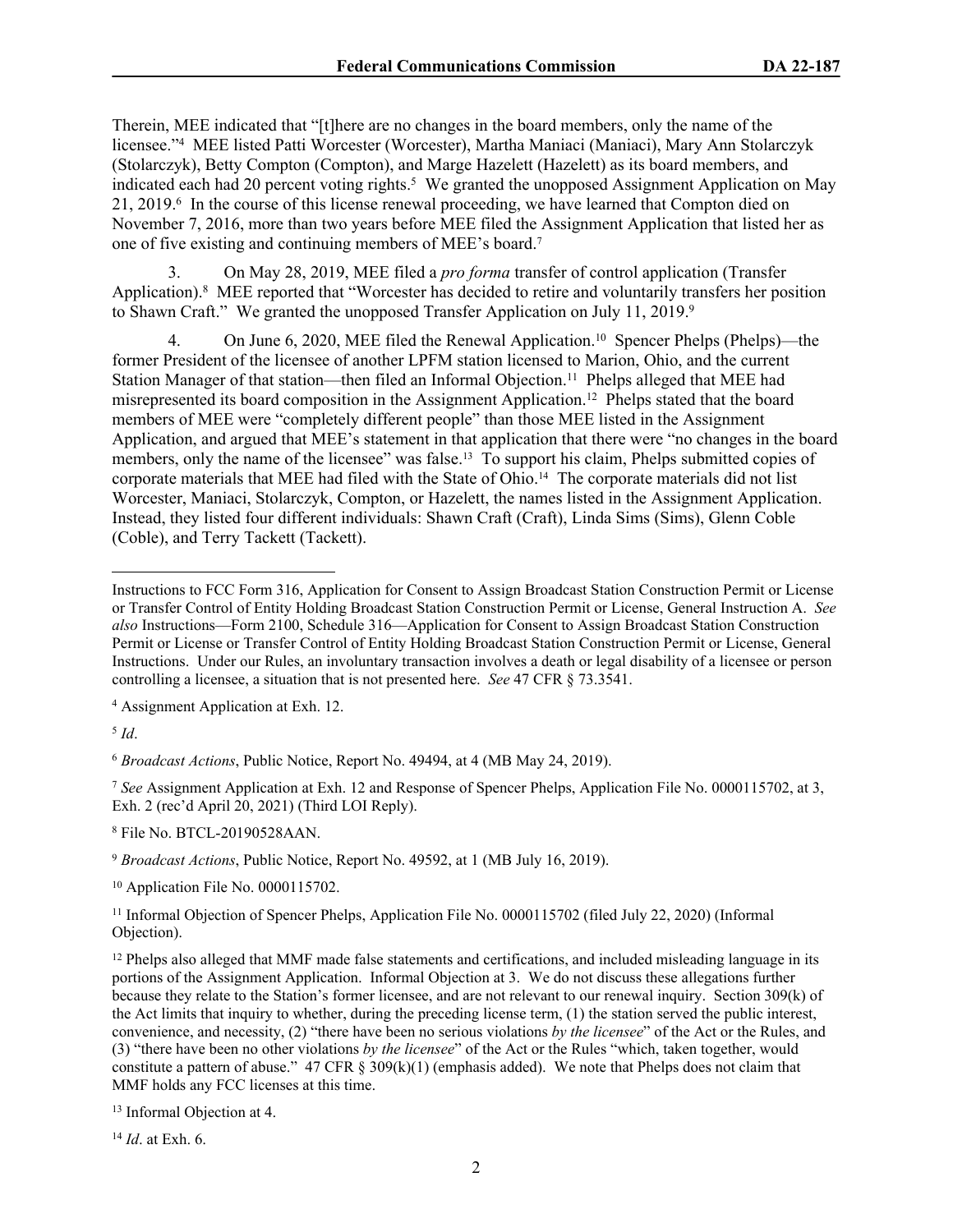5. MEE did not respond to the Informal Objection. Accordingly, we sent the first of three letters of inquiry (First LOI) to MEE in December of 2020.<sup>15</sup>

6. *First LOI.* The First LOI requested information regarding MEE's board, and its officers and directors, and directed MEE to submit copies of all corporate materials related to its board composition, or the appointment, resignation or termination of MEE officers or directors. It also required MEE to provide an affidavit or declaration made under penalty of perjury in support of its response.

7. The LOI directed MEE to respond no later than January 7, 2021. MEE did not meet this deadline. Thus, on February 12, 2021, we dismissed the Renewal Application, cancelled the Station's license, and informed MEE that its authority to operate the Station had terminated.<sup>16</sup> On February 16, 2021, MEE filed a pleading (First LOI Response) that served as both a petition for reconsideration of the actions taken on February 12, 2021, and a response to the First LOI.<sup>17</sup> Upon receipt of this pleading, we reinstated the Renewal Application and reinstated the license.<sup>18</sup>

8. In terms of the substance of the First LOI Response, MEE listed a board that was entirely different from the board it had identified in the Assignment Application.19 MEE stated that its board consisted of Craft, Sims, Coble, and Tackett, each of whom MEE contends had been on the MEE board from "2019-Present."<sup>20</sup> MEE indicated that Craft also had been its President from "2019-Present."<sup>21</sup> MEE appeared to explain away any inconsistencies between the board it identified in its Assignment Application and the one it identified in its First LOI Response by stating that "[s]everal of the board members that left [MMF] in 2019 became ill and have since passed away such as . . . Maniaci, and . . . Hazelett."<sup>22</sup> However, MEE failed to identify specifically each former MEE board member and the duration of their tenure on the MEE board. MEE then obliquely explained that "there [sic] positions were filled with members who knew the radio station and have had its best interests and that of the community at heart."<sup>23</sup> MEE did not specify whether the positions filled were on its or MMF's board. Furthermore, despite the fact that, like Maniaci and Hazelett, Compton was listed as an MEE board member in the Assignment Application, and despite the fact that Compton preceded Maniaci and Hazelett in death, MEE did not mention Compton in the First LOI Response.<sup>24</sup> MEE did not provide either the documents

<sup>17</sup> Petition for Reconsideration of The Marion Education Exchange, File No. BLL-20140616AEW (rec'd Feb. 16, 2021) (First LOI Response).

<sup>18</sup> The reinstatement was required by section  $307(c)(3)$  of the Act, which states that the filing of a renewal application continues a station's license in effect.  $47 \text{ U.S.C. } 307 \text{ (c)}(3)$ . This continuance runs through "any hearing" and final decision on such an application and the disposition of any petition for rehearing." *Id*.

<sup>19</sup> First LOI Response at para. 7.

<sup>20</sup> *Id*.

<sup>21</sup> *Id*.

<sup>22</sup> *Id*. at para. 8.

<sup>23</sup> *Id*. at para. 9.

<sup>24</sup> *See* Betty Jane Compton, [https://www.legacy.com/us/obituaries/marionstar/name/betty-compton-](https://www.legacy.com/us/obituaries/marionstar/name/betty-compton-obituary?pid=182411328)

<sup>&</sup>lt;sup>15</sup> Letter from Albert Shuldiner, Chief, Audio Division, to Shawn Craft, Marion Education Exchange, Application File No. 0000115702 (dated Dec. 8, 2020) (First LOI).

<sup>16</sup> Letter from Albert Shuldiner, Chief, Audio Division, to Shawn Craft, Marion Education Exchange, Application File No. 0000115702 (dated Feb. 12, 2021).

[obituary?pid=182411328](https://www.legacy.com/us/obituaries/marionstar/name/betty-compton-obituary?pid=182411328) (last visited June 24, 2021). Notably, Compton was the grandmother of Scott Spears, who is not a board member of MEE but is one of the Station's general managers, and was a board member and officer of MMF. *Id*. (stating Compton was survived by, among others, her grandson Scott Spears); WWGH Radio 107.1 FM, Our General Managers, <http://wwgh1071.com/2016/> (last visited Feb. 22, 2022). Spears resigned from his positions as an officer and board member of MMF on May 7, 2019, and has entered into an agreement with the Attorney General for the State of Ohio that bars him from holding a position as an officer, trustee or employee of MMF or any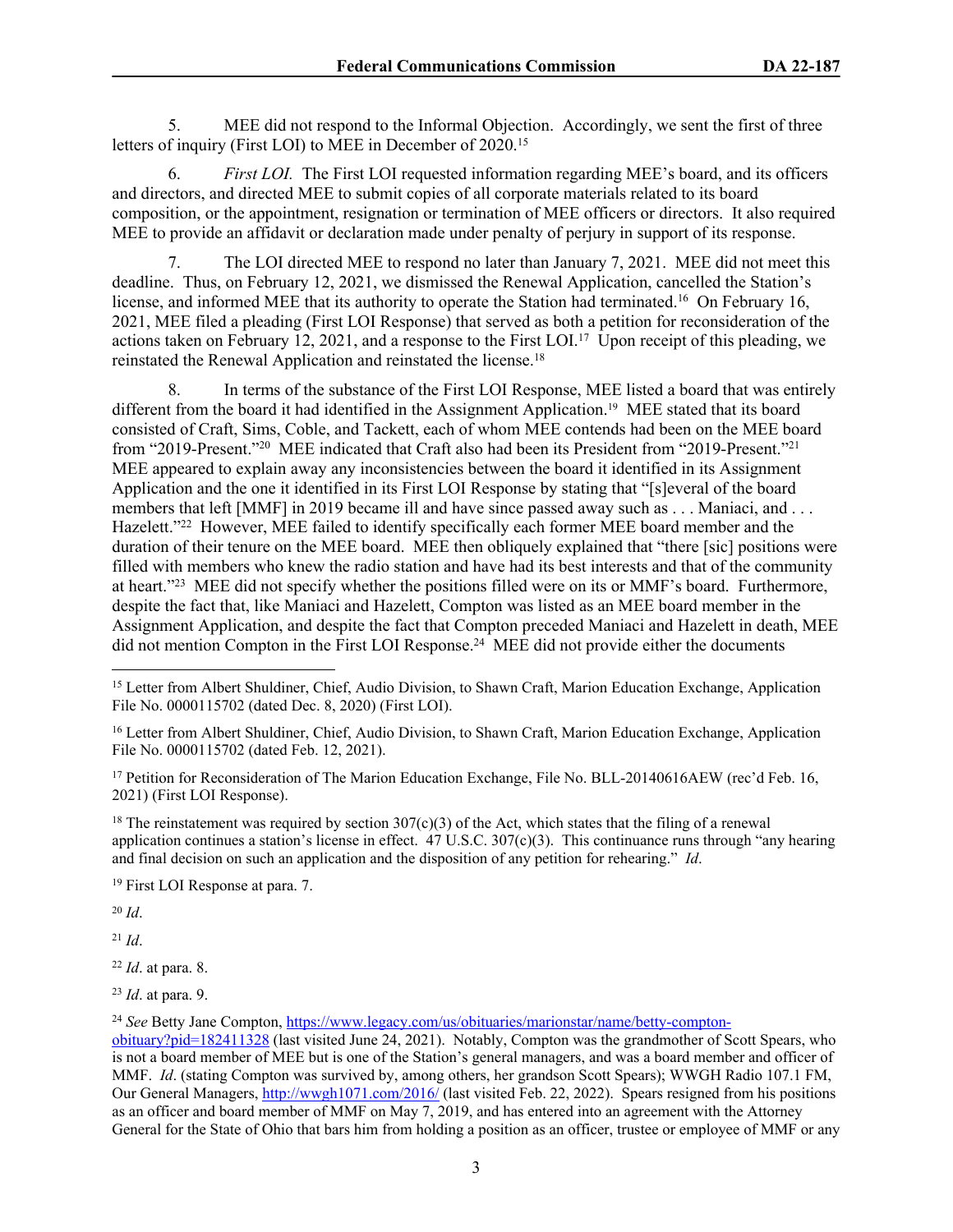required to be produced in response to the First LOI, or the supporting affidavit or declaration requested in the First LOI. Finally, MEE asserted that the Station "has fulfilled the education qualification for LPFM stations very well" and that the Station is "the last station in Marion[,] Ohio to provide local news [and] weather every hour."<sup>25</sup>

9. Phelps replied to the First LOI Response, asserting that it was incomplete, and repeating his allegations that MEE had made misrepresentations to the Commission.<sup>26</sup> Specifically, Phelps argued that MEE had lied either in the Assignment Application, or in the First LOI Response.<sup>27</sup> He also asserted that MEE had made additional false statements in the First LOI Response regarding the Station being the only station in Marion offering hourly news and weather.<sup>28</sup> Finally, Phelps noted that MEE had continued to operate the Station between February 12, 2021, and February 16, 2021, after the cancellation of the license, and before the reinstatement.<sup>29</sup>

10. *Second LOI.* Having noted the inconsistencies between MEE's statements in the First LOI Response and the Assignment Application, and having identified deficiencies in the First LOI Response, we sent a second letter of inquiry in February of 2021 (Second LOI).<sup>30</sup> The Second LOI directed MEE to provide the information, documentation, and supporting affidavit (or declaration) missing from the First LOI Response.<sup>31</sup> It also noted that, based on the information provided in the First LOI Response, it appeared MEE had made a false statement about its board composition in the Assignment Application.<sup>32</sup> The Second LOI directed MEE to explain "what basis it had" for stating in the Assignment Application that the MEE and MMF boards were identical.<sup>33</sup>

11. MEE submitted a response (Second LOI Response), which included one document (its Initial Articles of Incorporation, which are dated April 29, 2019),<sup>34</sup> and a supporting declaration.<sup>35</sup> In its Second LOI Response, MEE stated that it was incorporated in 2019 by Craft, Sims, Coble and Tackett.<sup>36</sup>

<sup>25</sup> First LOI Response at para. 12.

<sup>27</sup> *Id*.

<sup>28</sup> *Id*. at paras. 2-4.

<sup>29</sup> *Id*. at paras. 2-3, 12.

<sup>30</sup> Letter from Albert Shuldiner, Chief, Audio Division, to Shawn Craft, The Marion Educ. Exchange, Application File No. 0000115702 (dated Feb. 26, 2021) (Second LOI).

<sup>32</sup> *Id*. at 2.

<sup>33</sup> *Id*.

<sup>36</sup> *Id*. at para. 1.

other charitable organization or charitable trust in the State of Ohio. *See State of Ohio v. Marion Midget Football*, Case No. 19-MS-000263, Assurance of Discontinuance (Franklin County Court C.P. 2019) (available at [https://fcdcfcjs.co.franklin.oh.us/CaseInformationOnline/imageLinkProcessor.pdf?coords=yILz9Qf8L6iM0f3fDVR](https://fcdcfcjs.co.franklin.oh.us/CaseInformationOnline/imageLinkProcessor.pdf?coords=yILz9Qf8L6iM0f3fDVRn1ghmHHy0%2BTsKIggyI2EeKE%2Fiq905PJnpIQxoSY7TsjShW7vR8o%2F6cQCbHe8n%2Flx4P4KevdnP9AKITQtVJk1hmnbp7w29JkKT0L92Ah24gDBY1M2rlzfnO7VDtxzYaF5h2maYkmMVEgxcCkDpSN4G%2Fig%3D) [n1ghmHHy0%2BTsKIggyI2EeKE%2Fiq905PJnpIQxoSY7TsjShW7vR8o%2F6cQCbHe8n%2Flx4P4KevdnP9AKI](https://fcdcfcjs.co.franklin.oh.us/CaseInformationOnline/imageLinkProcessor.pdf?coords=yILz9Qf8L6iM0f3fDVRn1ghmHHy0%2BTsKIggyI2EeKE%2Fiq905PJnpIQxoSY7TsjShW7vR8o%2F6cQCbHe8n%2Flx4P4KevdnP9AKITQtVJk1hmnbp7w29JkKT0L92Ah24gDBY1M2rlzfnO7VDtxzYaF5h2maYkmMVEgxcCkDpSN4G%2Fig%3D) [TQtVJk1hmnbp7w29JkKT0L92Ah24gDBY1M2rlzfnO7VDtxzYaF5h2maYkmMVEgxcCkDpSN4G%2Fig%3D\)](https://fcdcfcjs.co.franklin.oh.us/CaseInformationOnline/imageLinkProcessor.pdf?coords=yILz9Qf8L6iM0f3fDVRn1ghmHHy0%2BTsKIggyI2EeKE%2Fiq905PJnpIQxoSY7TsjShW7vR8o%2F6cQCbHe8n%2Flx4P4KevdnP9AKITQtVJk1hmnbp7w29JkKT0L92Ah24gDBY1M2rlzfnO7VDtxzYaF5h2maYkmMVEgxcCkDpSN4G%2Fig%3D) (Assurance). Spears is not a party to this proceeding. However, he has made email submissions to the Commission regarding the merits of the case.

<sup>26</sup> Response of Spencer Phelps, File No. BLL-20140616AEW (rec'd Feb. 17, 2021) (First LOI Reply).

<sup>&</sup>lt;sup>31</sup> Specifically, we directed MEE to identify all individuals who had served as officers and directors of MEE and state the position(s) each person held, and the dates on which the person held the position(s). Second LOI at 1. We also required MEE to submit copies of all corporate materials that related to, or included information regarding MEE's board composition, or the appointment, resignation, or termination of MEE officers or directors. *Id*.

<sup>&</sup>lt;sup>34</sup> This document had previously been provided to us by Phelps. *See* Informal Objection at Exh. 6.

<sup>&</sup>lt;sup>35</sup> Response of The Marion Educ. Exchange, Application File No. 0000115702 (dated Mar. 10, 2021) (Second LOI Response). As required, the declaration was made under penalty of perjury.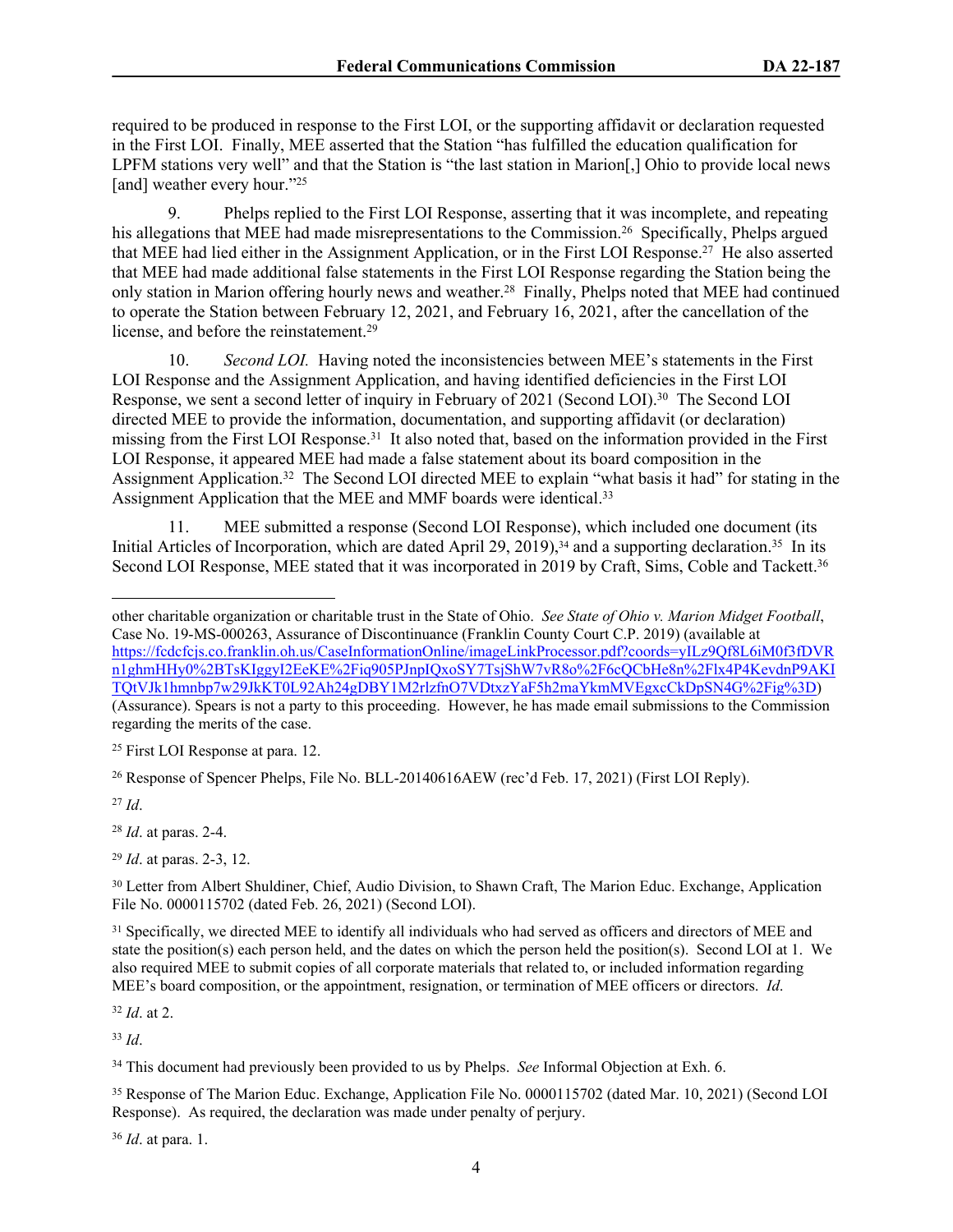According to MEE, at the time the Assignment Application was filed on May 9, 2019, "it was believed and thought that the [MMF] board members would be able to continue in the same capacity."<sup>37</sup> The Second LOI Response listed Worcester, Maniaci, Stolarczyk, and Hazelett as "board members" but did not specify whether they were board members of MEE, MMF, or both.<sup>38</sup> MEE indicated that Worcester had set a resignation/retirement date for late May 2019.<sup>39</sup> It stated that, on May 29, 2019, MEE's incorporators held a meeting (5-29-19 Meeting) at which they "decided to form a new board, with Craft serving as President, Sims as Secretary, and Coble and Tackett as board members.<sup>40</sup> According to MEE, this decision was made based on the "health and age of board members who were coming over from [MMF]."<sup>41</sup> Like the First LOI Response, the Second LOI Response did not discuss Compton at all.

12. Phelps again replied to the Second LOI Response, noting that MEE still had not included all of the information or documents requested.<sup>42</sup> Phelps also highlighted inconsistencies in the information provided by MEE and questioned certain statements made by MEE in the Second LOI Response.<sup>43</sup>

13. *Third LOI.* Because the Second LOI Response raised more questions than it answered, we sent a third and final letter of inquiry in March of 2021 (Third LOI).<sup>44</sup> The Third LOI again requested that MEE provide the missing information.<sup>45</sup> It also directed MEE to clarify statements made in the Second LOI Response.<sup>46</sup>

<sup>41</sup> *Id*.

<sup>42</sup> Response to Reply of WWGH of Spencer Phelps, Application File No. 0000115702 (rec'd Mar. 11, 2021) (Second LOI Reply). Phelps noted that MEE had not clearly provided names and dates for each of its current and former board members and officers. *Id*. at 1, 2. Phelps also noted that MEE had not submitted any corporate documents or meeting minutes, as had been requested. *Id*. at 2. Phelps acknowledged that MEE indicated it did not have these materials but questioned the veracity of that statement given that Ohio law required MEE to prepare and keep such materials. *Id*.

<sup>43</sup> Specifically, Phelps questioned (1) why Compton was not discussed in the First and Second LOI Responses but was listed as an MEE Board member in the Assignment Application, *id*. at 2, (2) how Craft, Sims, Coble and Tackett could incorporate MEE on April 29, 2019, but not be MEE board members on May 9, 2019, *id*. at 2, (3) why the Initial Articles of Incorporation that MEE filed with the State of Ohio listed one set of names but the Assignment Application listed another completely different set of names, *id*. at 2-3, (4) how the MEE board could be changed if the only people at the 5-29-19 Meeting (Craft, Tackett, Coble and Sims) had no voting rights, *id*. at 6, 7, and (5) how MEE could claim that the Station was the last station in Marion, Ohio to provide local news and weather every hour. *Id.* at 8.

<sup>44</sup> Letter from Albert Shuldiner, Chief, Audio Division, to Shawn Craft, Marion Education Exchange, Application File No. 0000115702 (dated Mar. 30, 2021) (Third LOI).

<sup>45</sup> The Third LOI requested information regarding (1) MEE's board composition since its incorporation in 2019, (2) the process by which MEE's board was installed, and the process for changes to the board, (3) MEE officers since its incorporation, and any overlap of MEE and MMF officers, (4) the process by which MEE officers are installed, and the process by which changes to MEE officers are effected, and (5) the 5-29-19 Meeting held by Craft, Sims, Coble, Tackett. *Id*. at 3-4.

<sup>46</sup> The Third LOI required MEE to explain why it did not list Compton as an initial MEE board member in the Second LOI Response, why it was unable to provide any meeting minutes, emails or other documentation to support statements it made in its First and Second LOI Responses, and why it did not file a *pro forma* transfer of control application after the changes made to its board at the 5-29-19 Meeting. *Id*. at 5.

5

<sup>37</sup> *Id*. at para. 4.

<sup>38</sup> *Id*. at para. 5.

<sup>39</sup> *Id*. at para. 4.

<sup>40</sup> *Id*. at para. 1.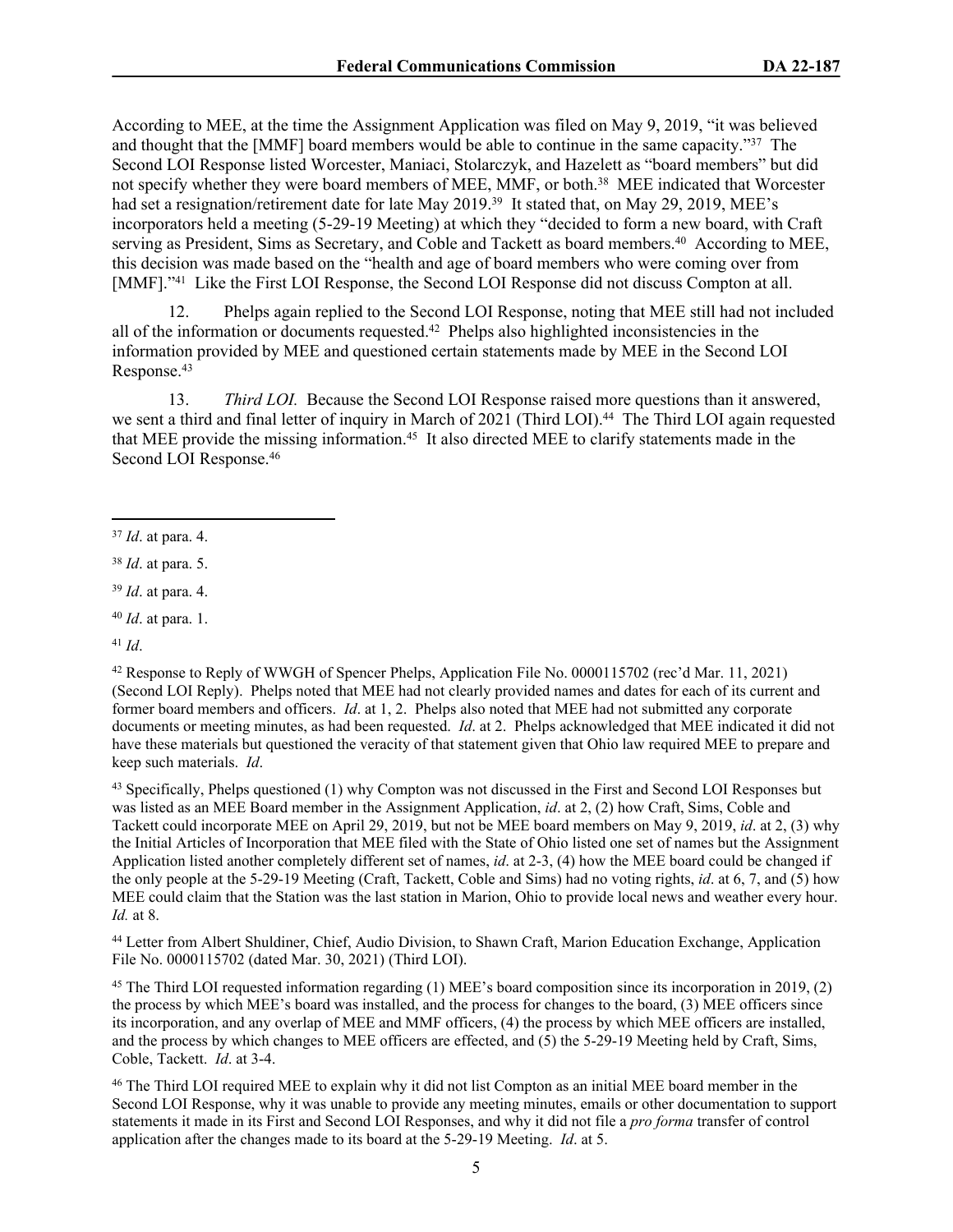14. MEE submitted a response (Third LOI Response),<sup>47</sup> which purports to list all current and former MEE board members (and the specific dates on which each member served on the MEE board). MEE also submitted copies of bylaws, a document recording the appointment of MEE's initial board, and meeting minutes. MEE now indicates that Worcester sat on its board from April 29, 2019, until May 28, 2019, and Maniaci, Stolarczyk and Hazelett were on the board from April 29, 2019, to May 29, 2019.<sup>48</sup> MEE states that the initial board was "chosen by vote of the incorporators" and that, to MEE's knowledge, no person served on the MEE and MMF boards at the same time.<sup>49</sup> MEE notes that Worcester chose to resign/retire from MEE on May 28, 2019, and that Craft took over her position as President of MEE on that date as set forth in the MEE bylaws.<sup>50</sup> MEE states that Maniaci, Stolarczyk, and Hazelett were invited to participate in the 5-29-19 Meeting but did not because "their health was failing."<sup>51</sup> MEE explains that they resigned from the MEE board effective May 29, 2019, because they "could not attend meetings on a regular basis."<sup>52</sup> MEE reports that, at the 5-29-19 Meeting, the incorporators "voted on who would fill" the vacant board seats.<sup>53</sup> According to MEE, this was done as specified in its bylaws.<sup>54</sup> In terms of Compton, MEE explains that she "had passed away" prior to the 5-29-19 Meeting, but avoids specifying the date of Compton's death and does not address the Third LOI's question as to why MEE did not list Compton as an initial board member in the Second LOI Response.<sup>55</sup> MEE states that "her successor had not been chosen at that time" (apparently meaning after her death but prior to the 5-29-19 Meeting).<sup>56</sup> MEE indicates that, "when the transfer was being filed with the FCC [Compton's death] was pointed out to an FCC representative."<sup>57</sup> According to MEE, the Commission representative "explained that a certain percentage of board members had to change for this to be an issue as it would not [a]ffect the voting quorum."<sup>58</sup> MEE states that it did not file a *pro forma* transfer of control application regarding the board changes made at the 5-29-19 Meeting, "because we had hoped that some of the original board members might have been able to return."<sup>59</sup>

15. Phelps replied to the Third LOI Response, accusing MEE of lying to the Commission about Compton, $60$  and about the existence of certain corporate documents like bylaws and meeting minutes.<sup>61</sup>

16. *Legal Standard.* Section 309(k) of the Act provides that the Commission shall renew a station's license if it finds that during the previous license term: (a) the station served the public interest, convenience, and necessity; (b) there were no serious violations by the licensee of the Act or the Rules;

<sup>50</sup> *Id*. at 1-2.

- <sup>51</sup> *Id*. at 1. <sup>52</sup> *Id*.
- <sup>53</sup> *Id*. at 2.
- <sup>54</sup> *Id*.

<sup>55</sup> *Id*.

- <sup>56</sup> *Id*.
- <sup>57</sup> *Id*.
- <sup>58</sup> *Id*.
- <sup>59</sup> *Id*. at 3.

<sup>47</sup> Response of The Marion Education Exchange, Application File No. 0000115702 (rec'd April. 13 2021) (Third LOI Response).

<sup>48</sup> *Id*. at 1.

<sup>49</sup> *Id*.

<sup>60</sup> Third LOI Reply. at 3, Exh. 2.

<sup>61</sup> *Id*. at 2, 6.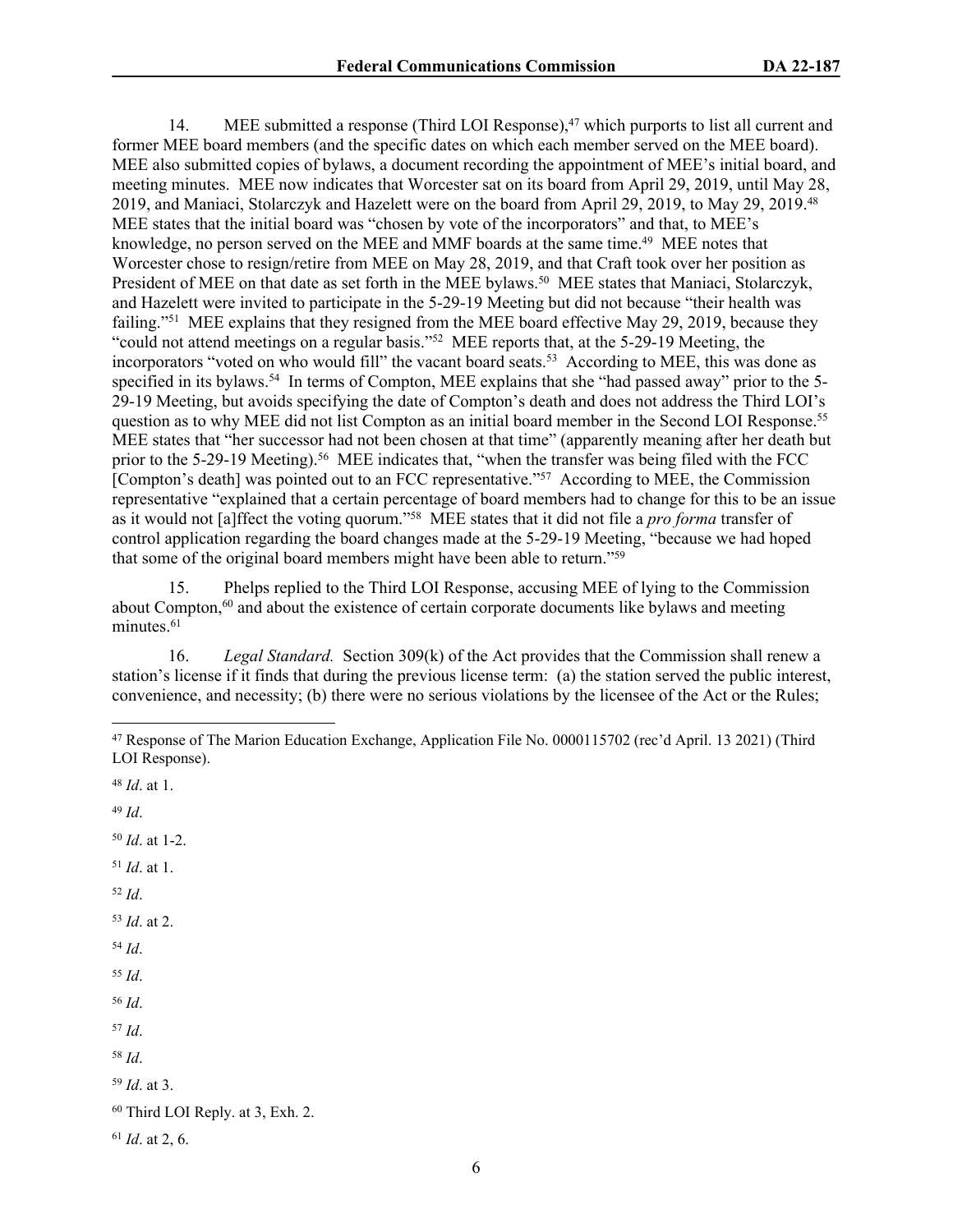and (c) there have been no other violations by the licensee of the Act or Rules which, taken together, would constitute a pattern of abuse.<sup>62</sup> If a licensee has not met these requirements, the Commission may deny the licensee's application to renew its station's license, or grant the application on such terms and conditions as are appropriate, including a short-term renewal.<sup>63</sup> Prior to denying a renewal application, the Commission must provide notice and opportunity for a hearing conducted in accordance with section 309(e) of the Act and consider whether any mitigating factors justify the imposition of lesser sanctions.<sup>64</sup>

17. The Commission and the courts have recognized that "[t]he FCC relies heavily on the honesty and probity of its licensees in a regulatory system that is largely self-policing."<sup>65</sup> Full and clear disclosure of all material facts in every application (or response to a Commission request for information) is essential to the efficient administration of the Commission's licensing process, and the Commission's proper analysis of an application is critically dependent on the accuracy and completeness of information and data that only the applicant can provide.<sup>66</sup> Misrepresentation and lack of candor raise serious concerns as to the likelihood that the Commission can rely on an applicant, permittee, or licensee to be truthful.67 Thus, misrepresentation and lack of candor constitute the types of serious violations of the Rules that may be grounds for denying a license renewal application.<sup>68</sup>

18. Section  $1.17(a)(1)$  provides that no person shall, in any written or oral statement of fact, "intentionally provide material factual information that is incorrect or intentionally omit material information that is necessary to prevent any material factual statement that is being made from being incorrect or misleading."69 A misrepresentation (a false statement of fact or false certification made with intent to deceive the Commission) is within the scope of section  $1.17$ <sup>70</sup> Similarly, lack of candor (a concealment, evasion, or other failure to be fully informative, accompanied by an intent to deceive the Commission) is within the scope of the rule.71 A necessary and essential element of both misrepresentation and lack of candor is intent to deceive.72 Intent to deceive can be found where a licensee or applicant knowingly makes a false statement (or false certification), and can also be found

<sup>63</sup> *Id*. § 309(k)(2).

<sup>64</sup> *Id*. § 309(k)(3).

<sup>65</sup> *See Contemporary Media, Inc. v. FCC,* 214 F.3d 187, 193 (D.C. Cir. 2000) (*Contemporary Media*); *Policy Regarding Character Qualifications in Broadcast Licensing,* Report, Order and Policy Statement*,* 102 F.C.C.2d 1179, 1209-10, para. 58 (1986) (*Character Policy Statement*), *recon. granted in part and denied in part*, Memorandum Opinion and Order, 1 FCC Rcd 421 (1986) (subsequent history omitted).

<sup>66</sup> *Entertainment Media Trust*, Hearing Designation Order and Notice of Opportunity for Hearing, MB Docket No. 19-156, 34 FCC Rcd 4351, 4370, para. 58 (MB 2019).

<sup>67</sup> *Character Policy Statement*, 102 FCC 2d at 1209-11, paras. 54-61. The fundamental importance of truthfulness and candor on the part of applicants and licensees in their dealings with the Commission is well established. *See FCC v. WOKO, Inc*., 329 U.S. 223 (1946) (*WOKO*); *Nick J. Chaconas*, Decision, Docket No. 18391, 28 FCC 2d 231 (1971); *Lebanon Valley Radio, Inc*., Decision, Docket No. 15835, 35 FCC 2d 243 (Rev. Bd 1972).

<sup>68</sup> *See, e.g., WOKO*, 329 U.S. at 225-27; *Contemporary Media*, 214 F.3d at 196; *Schoenbohm v. FCC*, 204 F.3d 243, 247 (D.C. Cir. 2000); *Swan Creek Communications, Inc. v. FCC*, 39 F.3d 1217, 1221-24 (D.C. Cir. 1994) (*Swan Creek*); *Garden State Broad. Ltd. v. FCC*, 996 F.2d 386, 393-94 (D.C. Cir. 1993).

<sup>69</sup> *Id*. § 1.17(a)(1).

<sup>70</sup> *See Fox River Broad., Inc.,* Order, 93 FCC 2d 127, 129, para. 6 (1983) (*Fox River*); *San Francisco Unified Sch. Dist.,* Hearing Designation Order and Notice of Apparent Liability for Forfeiture, 19 FCC Rcd 13326, 13334, nn.40- 41 (2004) (subsequent history omitted); *Discussion Radio, Inc*., Memorandum Opinion and Order and Notice of Apparent Liability, 19 FCC Rcd 7433, 7435 (2004) (*Discussion Radio*).

<sup>71</sup> *See Fox River*, 93 FCC 2d at 129, para. 6; *Discussion Radio*, 19 FCC Rcd at 7435, para. 7.

 $62$  47 U.S.C. § 309(k)(1).

<sup>72</sup> *Swan Creek*, 39 F.3d at 1222; *Discussion Radio*, 19 FCC Rcd at 7435, para. 7.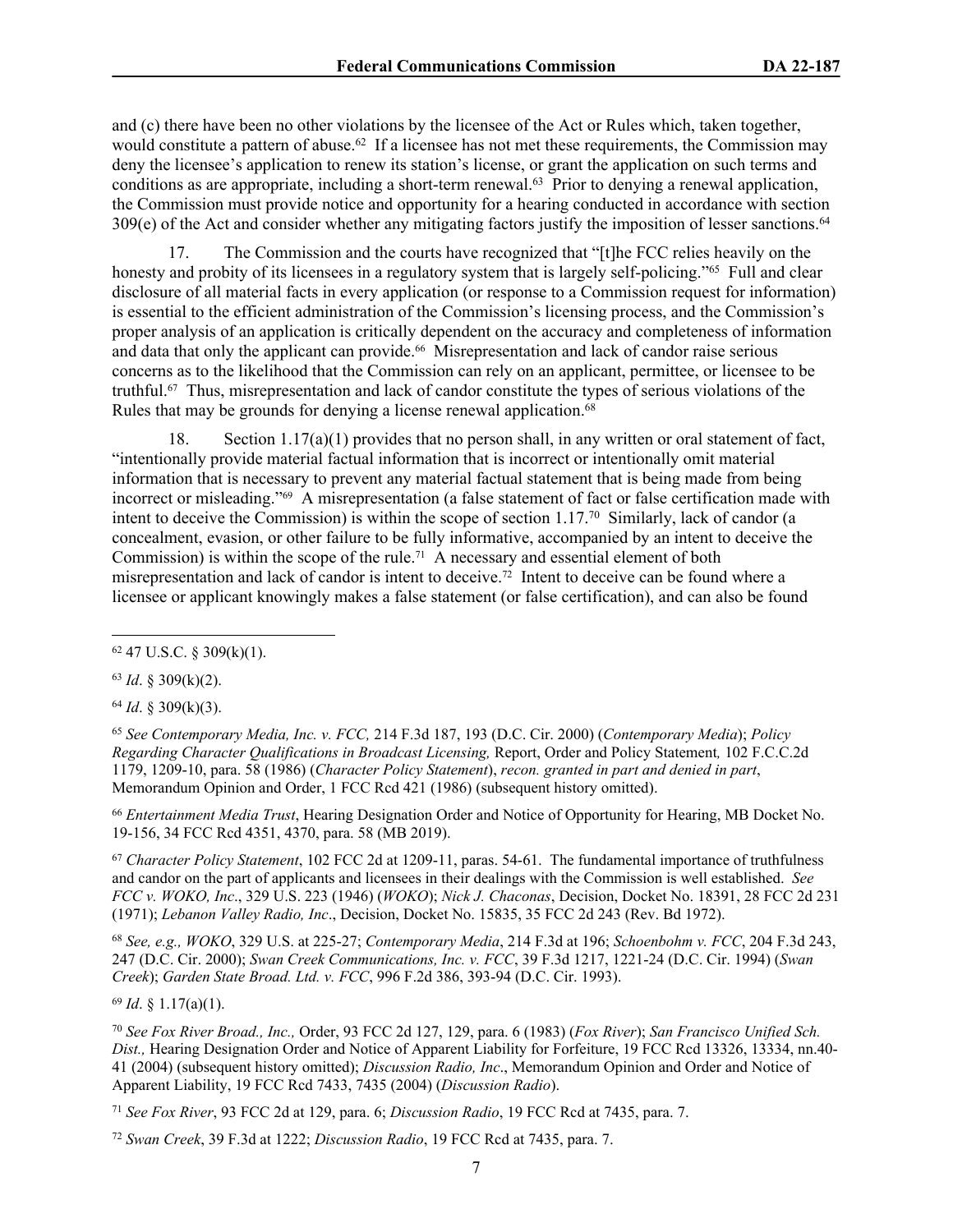from motive or logical desire to deceive,73 or when the surrounding circumstances clearly show the existence of intent to deceive.<sup>74</sup>

19. Section  $1.17(a)(2)$  further requires that no person may provide, in any written statement of fact, "material factual information that is incorrect or omit material information that is necessary to prevent any material factual statement that is made from being incorrect or misleading without a reasonable basis for believing that any such material factual statement is correct and not misleading."<sup>75</sup> Thus, even absent an intent to deceive, an incorrect statement regarding material factual information (or an omission of such information) may constitute an actionable violation of section 1.17 of the Rules if the statement (or omission) was made without a reasonable basis for believing that the material factual statement was correct and not misleading.<sup>76</sup>

#### **III. DISCUSSION**

20. We find that the record in this proceeding raises substantial and material questions of fact, and thus a hearing is required.<sup>77</sup> Specifically, it appears MEE repeatedly failed to fully respond to Commission inquiries, contrary to section 73.1015 of the Rules, and deliberately failed to notify the Commission of a *pro forma* transfer of control that occurred in 2019 in violation of section 73.865 of the Rules. These apparent violations suggest an indifference to the Commission's regulatory authority that is patently inconsistent with the responsibilities of a licensee. Furthermore, it appears MEE misrepresented its board composition in the Assignment Application, and made misrepresentations to or lacked candor with the Commission in its responses to the LOIs in violation of section 1.17 of the Rules.

# **A. Failure to Submit Full and Complete Responses to LOIs**

21. We find there is a substantial and material question of fact as to whether MEE violated section 73.1015. Section 73.1015 of the Rules states: "The Commission or its representatives may, in writing, require from any applicant, permittee, or licensee written statements of fact relevant to a determination whether an application should be granted or denied, or to a determination whether a license

<sup>75</sup> 47 CFR § 1.17(a)(2).

<sup>73</sup> *See Discussion Radio*, 19 FCC Rcd 7435, para. 7; *Black Television Workshop of Los Angeles, Inc.*, Decision, 8 FCC Rcd 4192, 4198, n.41 (1993) (*citing California Public Broad. Forum v. FCC*, 752 F.2d 670, 679 (D.C. Cir. 1985)); *Joseph Bahr*, Memorandum Opinion and Order, 10 FCC Rcd 32, 33, para. 6 (Rev. Bd. 1994).

<sup>74</sup> *Leflore Broad. Co., Inc. v. FCC*, 636 F.2d 454, 462 (D.C. Cir. 1980); *American Int'l Dev., Inc.,* Memorandum Opinion and Order, BC Docket No. 78-40, 86 FCC 2d 808, 816, n.39 (1981), *aff'd sub nom. KXIV, Inc. v. FCC*, 704 F.2d 1294 (D.C. Cir. 1983).

<sup>76</sup> *See Amendment of Section 1.17 of the Commission's Rules Concerning Truthful Statements to the Commission,*  Report and Order, 18 FCC Rcd 4016, 4017, para. 4 (2003) (stating that the revision to section 1.17 was intended to "prohibit incorrect statements or omissions that are the result of negligence, as well as an intent to deceive"), *recons. denied*, Memorandum Opinion and Order, 19 FCC Rcd 5790, *further recons. denied*, Memorandum Opinion and Order, 20 FCC Rcd 1250 (2004).

<sup>77</sup> We note that Phelps made three other allegations related to MEE. We have reviewed these allegations but concluded that we need not address them further. Specifically, we find that Phelps failed to substantiate his claim that MEE should have but did not discuss whether two officers of MMF were serving as board members or officers of MEE. Second LOI Reply at 2. Likewise, Phelps has offered no evidence to support his claim that submissions made to the Commission by MEE and signed by Craft actually were authored by Spears. First LOI Reply at paras. 13-16. Third LOI Reply at 4-5. Finally, we find immaterial Phelps' allegation that MEE has failed to comply with the laws of the State of Ohio related to non-profit corporations. Second LOI Reply at 2. It is well settled that the Commission does not consider unadjudicated misconduct in evaluating a licensee's character qualifications. *Character Policy Statement*, 102 FCC 2d at 1205, para. 48 & n. 60. Further, even if these alleged violations had been adjudicated, Phelps has not shown that they involve the type of non-FCC misconduct relevant to the Commission's evaluation of a licensee's character qualifications. *Id*. at 1195, para. 34.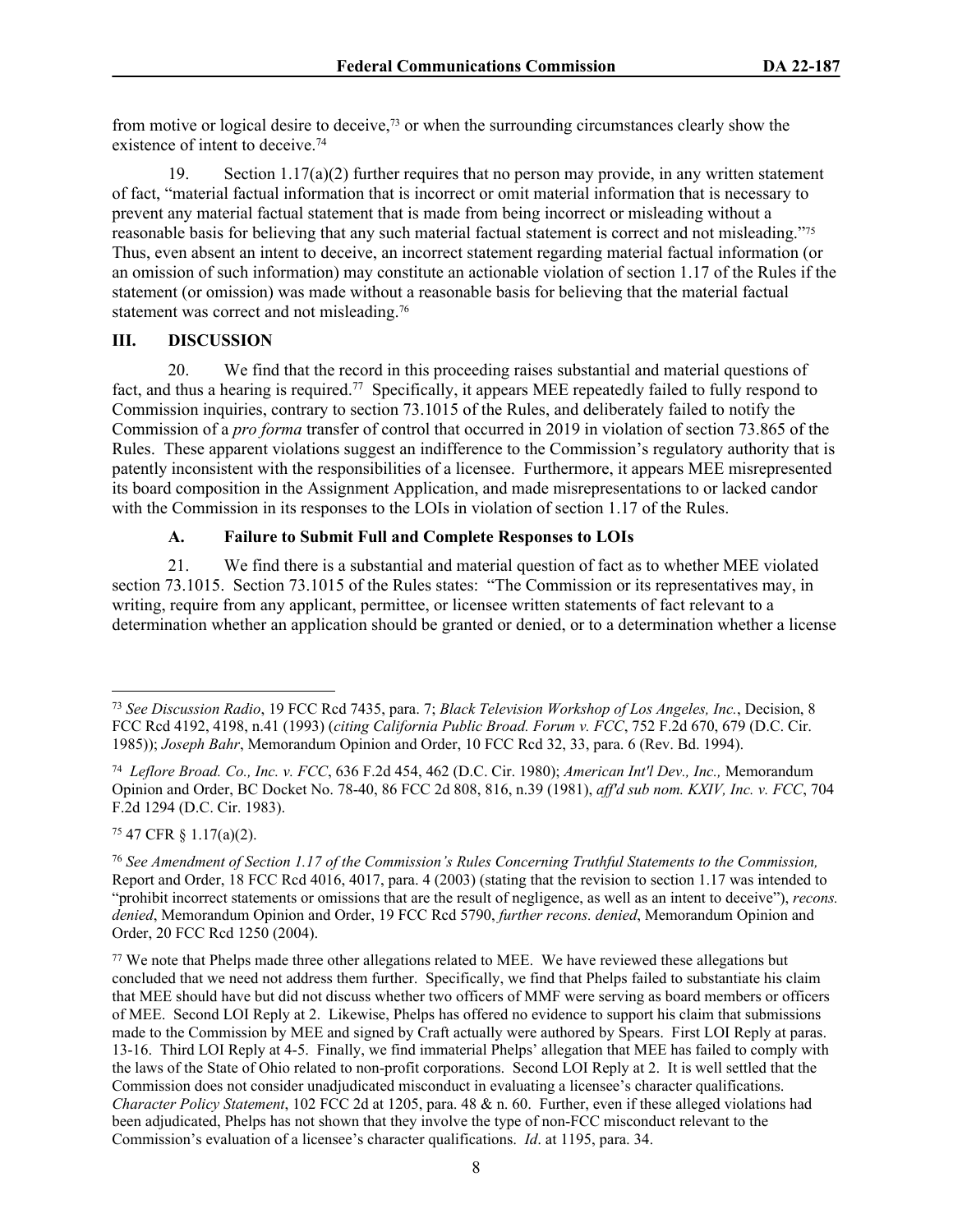should be revoked, or to any other matter within the jurisdiction of the Commission."78 It is important that licensees (and applicants and permittees) fully respond to Commission requests for information, and do so in a timely manner. The failure to do so impedes the Commission's ability to carry out its responsibilities.<sup>79</sup>

22. The First LOI made a straightforward request for a list of all MEE board members and officers, present and past, and the dates each person served on the board or as an officer. Despite the clarity and simplicity of the request, and despite the fact that MEE clearly was in possession of this information, MEE submitted a list of only its current board members and officers, and specified only the year (as opposed to the month, day, and year) in which these individuals were installed as board members and/or officers. Further, MEE did not submit any documentation related to its board composition, or the installation and removal of its board members and officers. MEE also did not submit the supporting affidavit or declaration required by the First LOI.

23. The Second LOI again requested that MEE identify all individuals who had served as officers and directors of MEE since it was first incorporated.<sup>80</sup> It again specified that MEE "must also state the position or positions the person held, and the dates on which the person held those positions."<sup>81</sup> In addition, it offered the guidance that "if John Doe was an officer or director of MEE, [MEE] would list his name and then identify the position that he held and when he held it (*i.e*., Vice President from January 1, 2019, to December 31, 2020)."<sup>82</sup> Even though the Second LOI included this specific guidance and even though it noted that, based on the First LOI Response, it appeared MEE had made false statements to the Commission, MEE submitted a Second LOI Response that contained oblique and unclear language regarding its board composition.<sup>83</sup>

24. The Third LOI directed MEE "to explain why Compton—who is listed as an MMF and MEE board member in the Assignment Application—is not included in its list" of board members who supported the changes made to the MEE board membership on May 29, 2019.<sup>84</sup> MEE also was instructed to "indicate whether Compton was an MEE board member on May 29, 2019."<sup>85</sup> In the Third LOI Response, MEE stated that Compton "had passed away" prior to the 5-29-19 Meeting, but avoided specifying the date of Compton's death and did not explain why MEE did not list Compton as an initial board member in the Second LOI Response.<sup>86</sup>

25. There are substantial and material questions of fact regarding whether MEE submitted incomplete responses to the First, Second, and Third LOIs in willful and repeated violation of section 73.1015 of the Rules.<sup>87</sup> We therefore designate appropriate issues to determine whether MEE submitted incomplete responses to these three LOIs in willful and repeated violation of the Commission's Rules.

<sup>80</sup> Second LOI at 1.

<sup>81</sup> *Id*.

<sup>82</sup> *Id*.

<sup>84</sup> Third LOI at 5, and n.18.

<sup>85</sup> *Id*. at 5.

<sup>78</sup> 47 CFR § 73.1015. Section 73.1015 applies to MEE pursuant to 47 CFR §§ 73.801 and 73.1001(c).

<sup>79</sup> *See, e.g*., *Kenai Educ. Media*, Order, 34 FCC Rcd 4865, 4869, para. 3 (2019); *Fox Television Stations, Inc*., Notice of Apparent Liability for Forfeiture, 25 FCC Rcd 7074, 7078, para. 10 (EB 2010).

<sup>83</sup> The Second LOI Response also may have omitted relevant materials within MEE's possession. Specifically, if the bylaws and meeting minutes submitted with the Third LOI are determined to be genuine, *see infra* para. 29, these materials should have accompanied the First LOI Response and/or the Second LOI Response.

<sup>86</sup> Third LOI Response at 2.

<sup>87</sup> 47 CFR § 73.1015.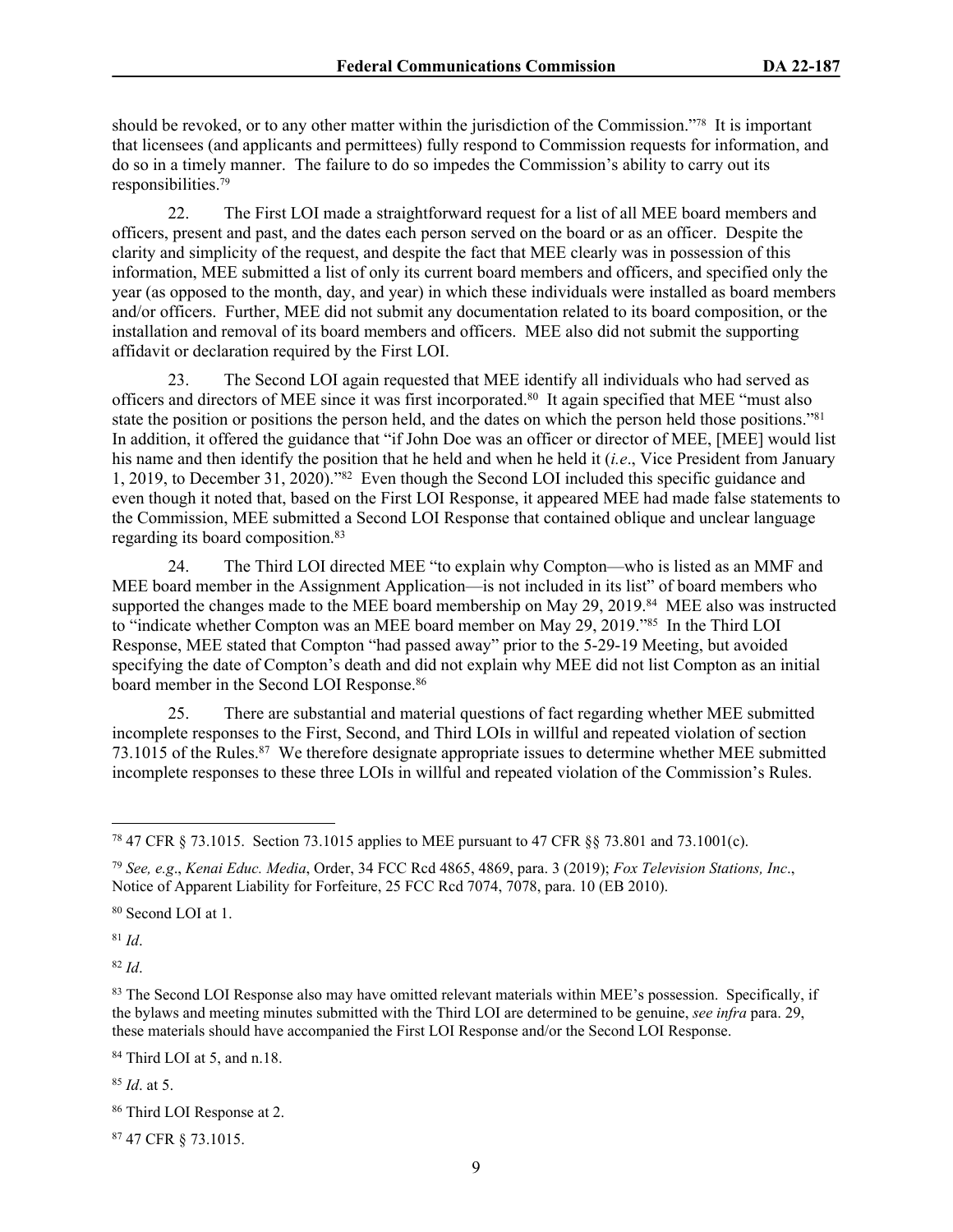## **B. Misrepresentation and/or Lack of Candor**

26. In addition, we find that there are substantial and material questions of fact regarding whether MEE violated section  $1.17(a)(1)$  (or violated section  $1.17(a)(2)$ ) when it listed Worcester, Maniaci, Stolarczyk, and Hazelett as MEE's board members in the Assignment Application. We note that the MEE board members listed in the Assignment Application were not those listed in the First LOI Response or in the materials filed with the State of Ohio upon MEE's formation,<sup>88</sup> and MEE's explanation for this discrepancy has changed over time. Moreover, as noted in paragraph 29 below, questions have arisen regarding the authenticity of the materials that MEE submitted to support its claim that Worcester, Maniaci, Stolarczyk, and Hazelett were members of the MEE board in May 2019.

27. We further find that there are substantial and material questions of fact regarding whether MEE's listing of Compton as a board member in the Assignment Application constituted a misrepresentation in violation of section 1.17(a)(1), or a violation of section 1.17(a)(2). We note that, at the time MEE filed the Assignment Application, MEE appears to have been aware that Compton had passed away. We find that this raises questions as to whether MEE listed Compton as a board member in the Assignment Application in order to deceive the Commission.<sup>89</sup> It also suggests that, at a minimum, MEE may have lacked a reasonable basis for believing that its inclusion of Compton in the list of MEE board members was correct and not misleading. We note that, even if, as MEE claims, it pointed Compton's death out to an "FCC representative," MEE did not do so prior to filing the Assignment Application, nor has it adequately explained why the Assignment Application nevertheless listed Compton as a board member of MMF and MEE.<sup>90</sup>

28. A substantial and material question of fact also exists regarding whether MEE lacked candor in violation of section 1.17(a)(1) (or violated section 1.17(a)(2)) when it failed to disclose Compton's death in the First and Second LOI Responses, and failed to divulge the date of Compton's death in the Third LOI Response.<sup>91</sup> Given that MEE divulged the deaths of Maniaci and Hazelett in the First LOI Response and indicated they had passed away at some point after May 29, 2019,<sup>92</sup> it appears MEE intentionally avoided mentioning Compton in the First LOI Response and did so again in the Second LOI Response. Further evidence of MEE's apparent intent to deceive the Commission can be found in the Third LOI Response. Therein, despite being instructed to address Compton's involvement with MEE, MEE only acknowledged Compton's passing, and avoided stating when Compton had passed away or acknowledging that Compton had never been involved with MEE.<sup>93</sup> We assume that MEE believed it was in its interest to mislead the Commission about Compton's death because, by revealing that Compton passed away in 2016, MEE would have made clear to the Bureau that it had engaged in misrepresentation and lack of candor in the Assignment Application and its LOI Responses.

29. Moreover, there is a substantial and material question of fact regarding whether MEE violated section 1.17(a)(1) by fabricating the materials it submitted with the Third LOI Response in a *post* 

<sup>88</sup> *See* Ohio Secretary of State, *Business Details and Filings (Entity #: 4330904)*, <https://businesssearch.ohiosos.gov/>(last visited Feb. 2, 2022).

<sup>89</sup> The Assignment Application was filed on May 9, 2019. Compton—the grandmother of one of the Station's general managers—passed away in November 2016. *See supra,* para. 2 and note 24**.**

<sup>90</sup> Third LOI Response at 2 (discussing the 5-29-19 Meeting, and a conversation with an "FCC representative" which took place after that meeting). Even if this conversation had taken place before the Assignment Application was filed, MEE does not claim that the "FCC representative" ever advised it to list a dead person as a member of its board.

<sup>91</sup> See 47 CFR § 73.1015 (providing that statements of fact made in response to Commission inquiries or correspondence are subject to section 1.17 of the Rules).

<sup>92</sup> First LOI Response at para. 8.

<sup>93</sup> Third LOI Response at 2 (stating "Compton . . . had passed away prior to" the installment of new board members on May 29, 2019).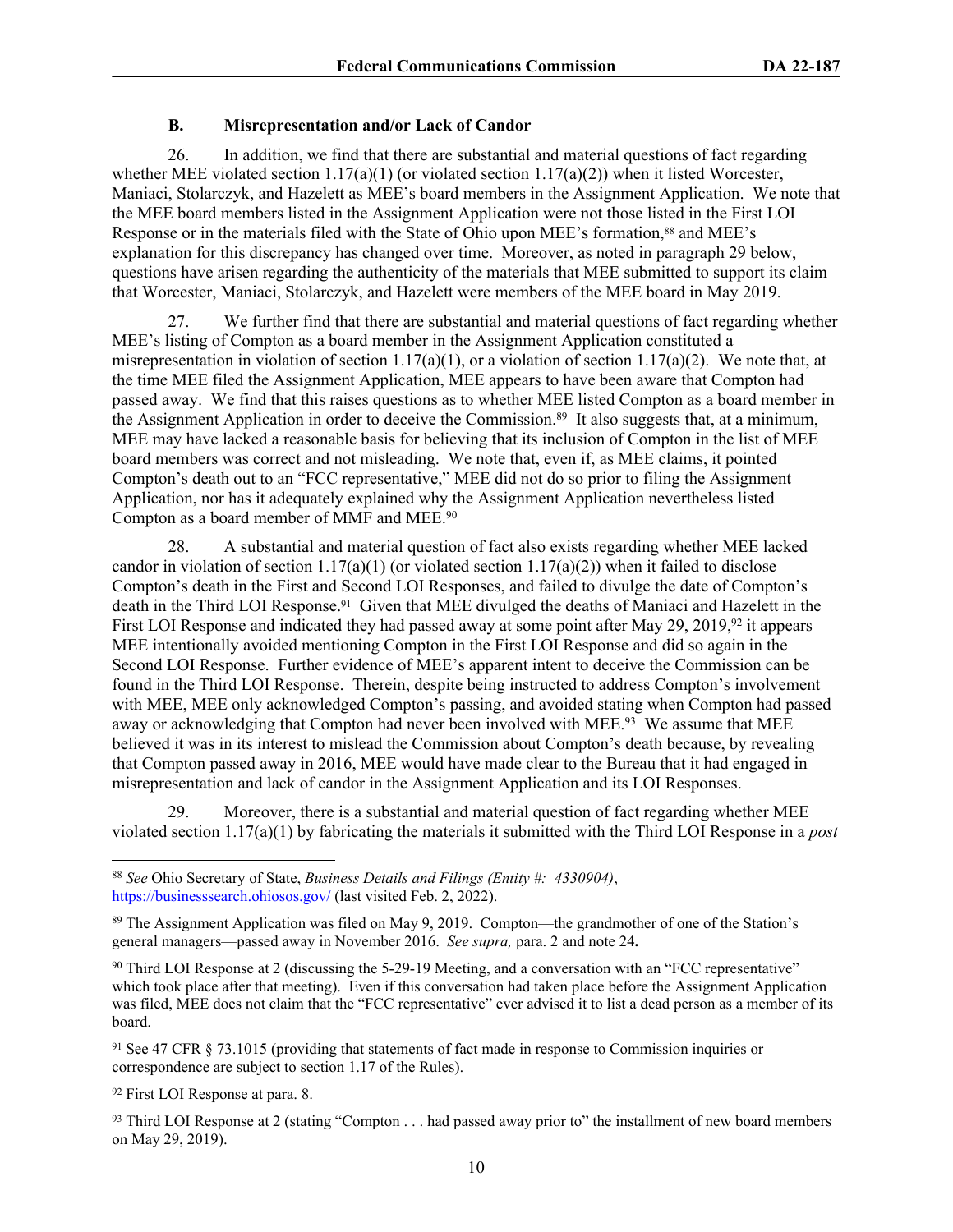*hoc* attempt to provide evidence supporting the version of events set forth therein.<sup>94</sup> We find it suspicious that MEE did not submit these materials with its earlier LOI Responses, particularly the Second LOI Response (which did include some documentation). If, as we suspect, the bylaws and meeting minutes did not exist at the time MEE submitted its earlier LOI Responses, that would explain why MEE did not include them with those responses, and why, in the Second LOI Response, MEE stated it had provided all materials in its possession.<sup>95</sup> While MEE states in the Third LOI Response that it omitted these materials from its earlier responses because it was "not aware that the FCC wanted to see them,"<sup>96</sup> we find this explanation unconvincing. The first two LOIs clearly required such documents to be produced, and MEE never indicated any confusion over what was required in its responses to those LOIs.

30. Finally, there is a substantial and material question of fact regarding whether, as Phelps alleges,<sup>97</sup> MEE falsely stated that the Station is the "last station" in Marion, Ohio, providing local news and weather to listeners every hour.<sup>98</sup> Phelps states that, contrary to MEE's statement, another three stations (WMRN(AM), WMRN-FM, and WYNT-FM) licensed to the community of Marion provide local news and weather every hour, and an additional two stations (WDIF-LP, and WZMO-LP) licensed to Marion provide "weather every hour and local programming throughout their broadcast days."<sup>99</sup> MEE has offered no evidence demonstrating that Phelps' statement is incorrect. However, we note that WYNT-FM actually is licensed to Caledonia, Ohio. The other four stations, though, are licensed to Marion, and, of those, at least one (WZMO-LP) provides hourly news and weather updates.<sup>100</sup> Accordingly, we conclude that it appears MEE knowingly provided false information to the Bureau in order to bolster its argument that the Station's license should be renewed.<sup>101</sup>

31. We note that Phelps made one additional allegation that MEE had made a false statement, but find that Phelps did not raise a substantial and material question of fact regarding this allegation. Specifically, Phelps alleged that MEE made a false statement in the Transfer Application regarding why Worcester resigned from the MEE board.<sup>102</sup> MEE stated that Worcester's resignation was voluntary,<sup>103</sup> but Phelps alleged it was not, citing an Assurance of Discontinuance that Worcester (and Spears and MMF) entered into with the Ohio Attorney General.<sup>104</sup> Because the Assurance of Discontinuance was related to Worcester's involvement with MMF, not MEE, we find it is not probative of whether Worcester

<sup>96</sup> Third LOI Response at 3.

<sup>&</sup>lt;sup>94</sup> Phelps alleges that MEE created the materials submitted with the Third LOI Response only after receiving the Third LOI, and did so in order to back up the claims it makes in the Third LOI Response regarding the initial MEE board and the replacement of those initial board members on May 29, 2019. Third LOI Reply at 2.

<sup>&</sup>lt;sup>95</sup> We note that, if it is determined that the materials were created on the dates indicated by MEE, then it appears MEE falsely stated—in the Second LOI Response—that it had provided all materials in its possession in violation of either section  $1.17(a)(1)$  or  $1.17(a)(2)$ .

<sup>97</sup> First LOI Reply at paras. 2-4; Second LOI Reply at 8; Third LOI Reply at 6.

<sup>98</sup> First LOI Response at para. 12.

<sup>99</sup> Second LOI Reply at 8.

<sup>100</sup> WZMO 104.7 Marion Community Radio, Program Schedule,<http://wzmofm.com/program-schedule/> (last visited Feb. 22, 2022).

<sup>101</sup> We note that this information was not "material factual information" and thus MEE's provision of this incorrect information would not fall within the scope of section 1.17 of the Rules, which covers only the provision of incorrect *material* factual information. However, as noted *infra* para. 32, it is probative of whether MEE is capable of honesty in future dealings with the Commission.

<sup>102</sup> Informal Objection at 4.

<sup>103</sup> Transfer Application, Section I (General Information), Item 4, and Exh. 5.

<sup>104</sup> Informal Objection at 4 (arguing that Worcester "was ordered by the State of Ohio to leave the organization" and citing Assurance).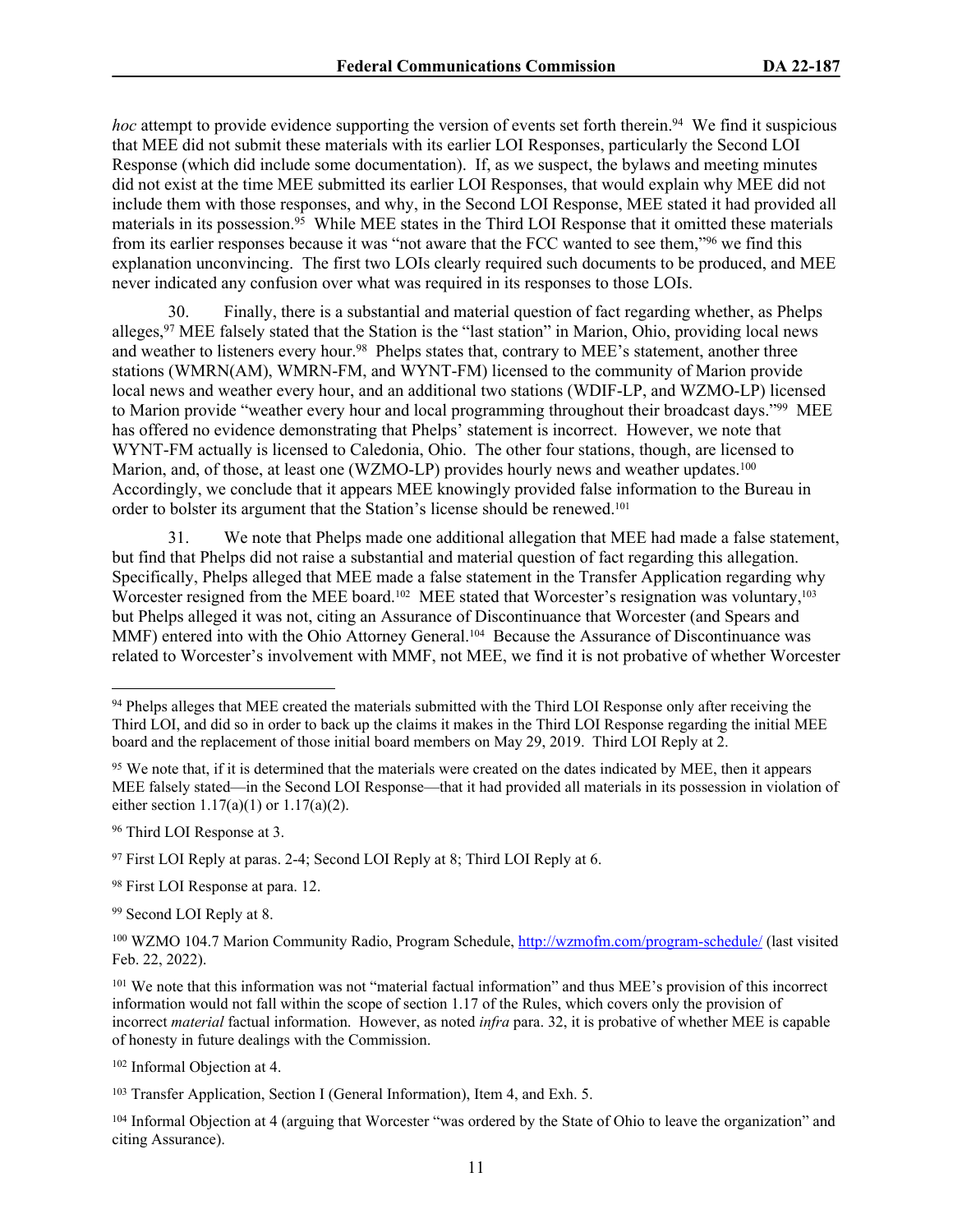voluntarily resigned from the MEE board. Phelps has submitted no other information to support his allegation that Worcester's resignation from the MEE board was not voluntary. Therefore, we find he has not raised a substantial and material question of fact that requires further investigation.

32. To summarize, MEE appears to have misrepresented its board composition in the Assignment Application. Then, when we inquired about its board composition, MEE offered different and, at times inconsistent, explanations. This, in turn, reinforced our initial concern that MEE knowingly submitted false information in the Assignment Application, and engendered additional concerns that, in an attempt to cover up its original misrepresentation, MEE made additional misrepresentations to, or lacked candor with, the Commission in the LOI Responses. Our concerns about whether MEE is capable of honesty in future dealings with the Commission are further bolstered by MEE's apparent false statement regarding its programming being unique in its community of license.

# **C. Failure to File Required Form**

33. We find that a question of fact exists regarding whether MEE intentionally chose not to notify the Commission that a *pro forma* transfer of control of MEE occurred in May 2019. If, as MEE asserts in the LOI Responses, its entire board turned over between May 28, and May 29, 2019, then MEE should have filed a *pro forma* transfer of control application within 30 days of this event.<sup>105</sup> It did not do so despite the fact that it was aware of the need to file such an application based both on the conversation with an "FCC representative" that it mentions in the Third LOI Response,<sup>106</sup> and based on the fact that it filed an unnecessary *pro forma* transfer of control application when Worcester allegedly resigned as President and board member on May 28, 2019, and Craft allegedly took her place as President.<sup>107</sup> MEE admits as much in the Third LOI Response.<sup>108</sup> Thus, a question of fact exists regarding whether MEE intentionally chose not to notify the Commission. We find that this question of fact is both substantial and material, and thus should be examined in the hearing proceeding. We reach this conclusion because, if MEE intentionally ignored the notice requirement set forth in section 73.865, that would demonstrate a propensity for ignoring Commission rules and requirements, and could render serious a rule violation that might otherwise be considered minor.

# **D. Unauthorized Operations**

34. We reject Phelps' argument that MEE violated section 301 of the Act, which prohibits any person from transmitting signals by radio "except under and in accordance with this chapter and with a license . . . granted under the provisions of this chapter."<sup>109</sup> Phelps argues that MEE violated section 301 of the Act because it lacked authority to operate the Station between February 12, 2021 (when we dismissed the Renewal Application), and February 16, 2021 (when we returned the Renewal Application to pending status), but kept the Station on the air.<sup>110</sup> However, Phelps ignores section 307(c)(3) of the Act, which applies to renewal applications and provides that, "[p]ending any administrative or judicial hearing and final decision on such an application and the disposition of any petition for rehearing pursuant to section 405 or section 402 of [the Act], the Commission shall continue such license in

<sup>107</sup> File No. BTCL-20190528AAN.

<sup>109</sup> 47 U.S.C. § 301.

<sup>105</sup> 47 CFR § 73.865(d).

<sup>&</sup>lt;sup>106</sup> Third LOI Response at 2 ("When the transfer was being filed with the FCC[,] [Compton's death] was pointed out to an FCC representative. The FCC representative explained that a certain percentage of board members had to change for this to be an issue as it would not effect [sic] the voting quorum.").

<sup>108</sup> MEE indicates that a *pro forma* transfer of control application "was not filed, because we had hoped that some of the original board members might have been able to return" rather than because MEE was unaware of the need to file such an application. Third LOI Response at 3.

<sup>110</sup> First LOI Reply at paras. 2-3, 12.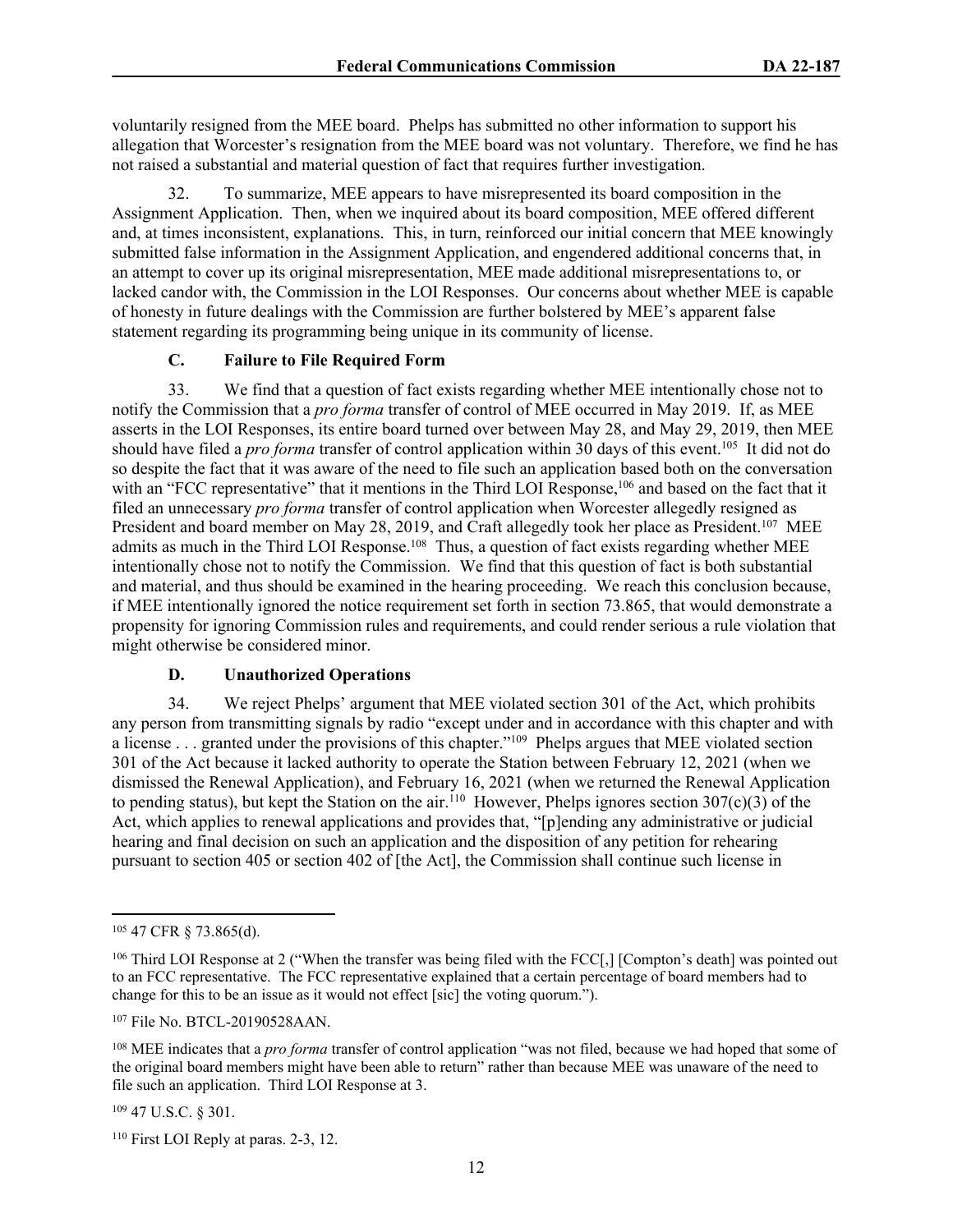effect."<sup>111</sup> Because there had been no final decision regarding the Renewal Application, the Station's license continued in effect, and no unauthorized operation occurred between February 12, and 16, 2021.

## **IV. PROCEDURES FOR HEARING**

35. *Restricted Proceeding.* This hearing proceeding is a "restricted" proceeding pursuant to section 1.1208 of the Rules and thus *ex parte* presentations to or from Commission decision-making personnel, including the presiding officer and her staff and Bureau staff, are prohibited, except as otherwise provided in the Rules.<sup>112</sup>

36. *Electronic Filing of Documents.* All pleadings in this proceeding, including written submissions such as letters, discovery requests and objections and written responses thereto, excluding confidential and/or other protected material, must be filed in MB Docket No. 22-76 using ECFS.<sup>113</sup> ECFS shall also act as the repository for records of actions taken in this proceeding, excluding confidential and/or other protected material, by the presiding officer and the Commission. Documents responsive to any party's requests for production of documents should not be filed on ECFS. Such responsive documents shall be served directly on counsel for the party requesting the documents and produced either in hard copy or in electronic form (*e.g*., hard drive, thumb drive) with files named in such a way as it is clear how the documents are organized.

37. *Case Caption*. The caption of any pleading filed in this proceeding, as well as all letters, documents, or other written submissions including discovery requests and objections and responses thereto, shall indicate whether it is to be acted upon by the Commission or the presiding officer.<sup>114</sup> The presiding officer shall be identified by name.

38. *Service.* Electronic service on the Enforcement Bureau shall be made using the following email address: [EBHearings@fcc.gov](mailto:EBHearings@fcc.gov).

## **V. ORDERING CLAUSES**

39. ACCORDINGLY, IT IS ORDERED that, pursuant to sections 309(e), and 309(k) of the Communications Act of 1934, as amended,<sup>115</sup> and section  $1.221(a)$  of the Commission's Rules,<sup>116</sup> the captioned application of The Marion Education Exchange for renewal of license of station WWGH-LP, Marion, Ohio, IS DESIGNATED FOR HEARING in a proceeding before the FCC Administrative Law Judge, at a time and place to be specified in a subsequent order, upon the following issues:

- (a) To determine whether The Marion Education Exchange violated section 73.1015 of the Commission's rules by failing to fully and completely respond to Commission letters of inquiry.
- (b) To determine whether The Marion Education Exchange violated section 1.17 of the Commission's rules by making misrepresentations to, and/or lacking candor with, the Commission both in the application for consent to assignment of the license of WWGH-LP, Marion, Ohio, and in its responses to letters of inquiry sent by the Media Bureau on December 8, 2020, February 17, 2021, and March 30, 2021.

<sup>113</sup> *Id*. § 1.51.

<sup>114</sup> *Id.* § 1.209.

<sup>115</sup> 47 U.S.C. § 309(e), (k).

 $111$  47 U.S.C. § 307(c)(3).

<sup>112</sup> *Id*. § 1.1208 ("Proceedings in which *ex parte* presentations are prohibited, referred to as 'restricted' proceedings, include . . . all proceedings that have been designated for hearing . . ."). *See also id*. §§ 1.1202(b) (describing what constitutes an *ex parte* presentation), 1.1204 (exceptions).

<sup>116</sup> 47 CFR § 1.221(a).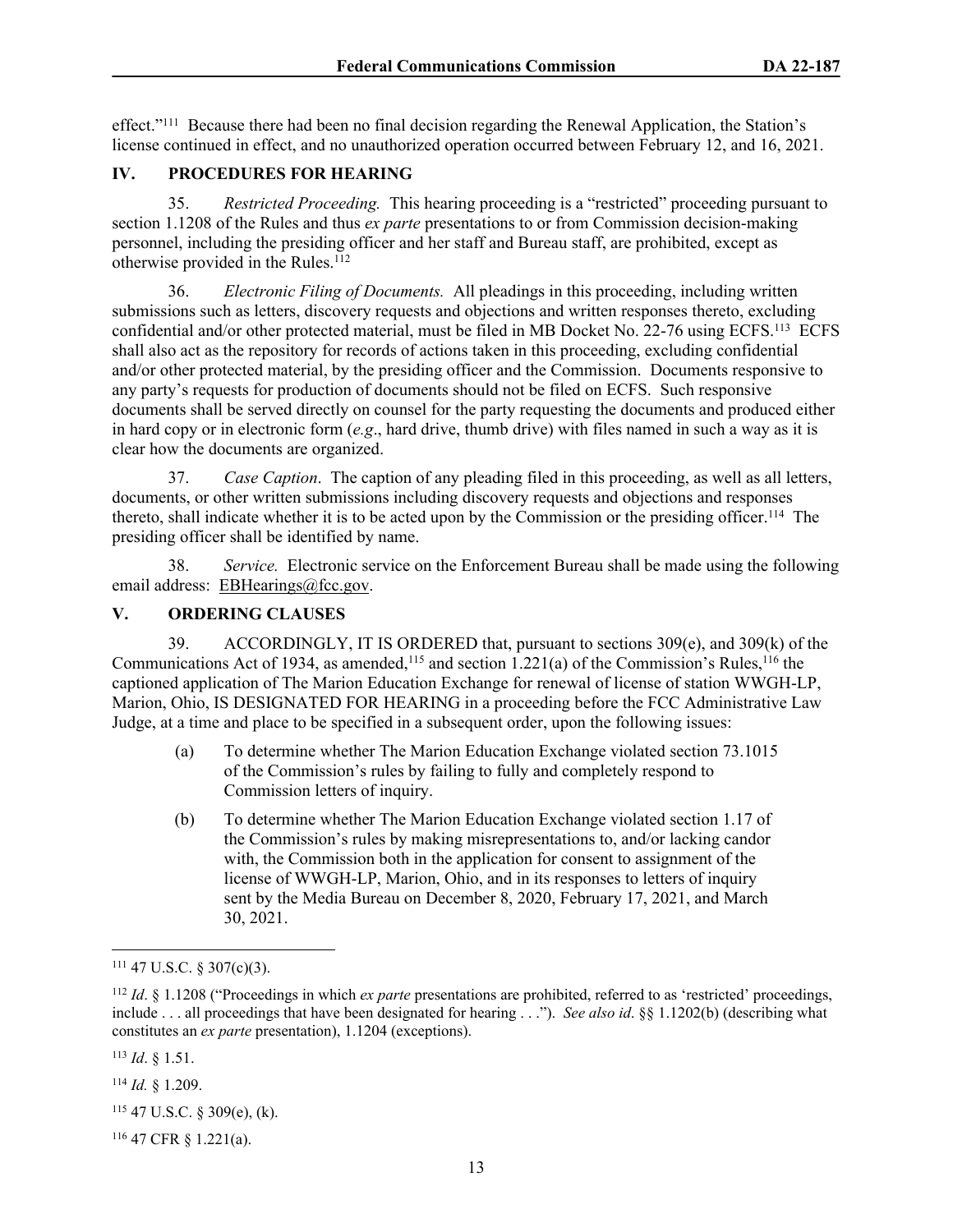- (c) To determine whether The Marion Education Exchange violated section 73.865 of the Commission's rules by failing to notify the Commission of the *pro forma* transfer of control that appears to have occurred on May 29, 2019, and, if so, whether it did so intentionally.
- (d) To determine, in light of the evidence adduced pursuant to the specified issues, if the captioned application for renewal of license for station WWGH-LP should be granted.

40. IT IS FURTHER ORDERED that, in addition to resolving the foregoing issues, the hearing shall determine, pursuant to section 503(b)(1) of the Communications Act of 1934, as amended,<sup>117</sup> whether an ORDER OF FORFEITURE should be issued against The Marion Education Exchange in an amount not to exceed the statutory limit of \$55,052 for each violation (or each day of a continuing violation) of each Commission rule section above for which the statute of limitations in section  $503(b)(6)$  of the Communications Act of 1934, as amended,<sup>118</sup> has not lapsed.

41. IT IS FURTHER ORDERED, that, in connection with the possible forfeiture liability noted above, this document constitutes notice pursuant to section 503(b)(4) of the Communications Act of 1934, as amended.<sup>119</sup>

42. IT IS FURTHER ORDERED that, pursuant to sections 309(e), 309(k), 312(c) of the Communications Act of 1934, as amended, and section 1.221(c) of the Commission's Rules,<sup>120</sup> in order to avail itself of the opportunity to be heard and the right to present evidence at a hearing in this proceeding, The Marion Education Exchange, itself or by its attorney, SHALL FILE with the Commission, within 20 calendar days of the mailing of this *Hearing Designation Order, Notice of Opportunity for Hearing*, *and Notice of Apparent Liability for Forfeiture,* a written appearance stating its intention to appear at the hearing and present evidence on the issues specified above.

43. IT IS FURTHER ORDERED, that pursuant to section 1.221(c) of the Commission's Rules,<sup>121</sup> if The Marion Education Exchange fails to file a written appearance within the time specified above, or has not filed prior to expiration of that time a petition to dismiss without prejudice, or a petition to accept, for good cause shown, such written appearance beyond expiration of said 20 days, the pending application will be dismissed with prejudice for failure to prosecute.

44. IT IS FURTHER ORDERED that, pursuant to section 1.221(d) of the Commission's rules,<sup>122</sup> the Chief, Enforcement Bureau, IS MADE A PARTY to this proceeding without the need to file a written appearance.

45. IT IS FURTHER ORDERED that, in accordance with section 309(e) of the Communications Act of 1934, as amended, and section 1.254 of the Commission's Rules,<sup>123</sup> the burden of proceeding with the introduction of evidence and the burden of proof with respect to the issues listed in paragraph 39 SHALL BE upon The Marion Education Exchange.

46. IT IS FURTHER ORDERED that a copy of each document filed in this proceeding subsequent to the date of adoption of this *Hearing Designation Order, Notice of Opportunity for Hearing, and Notice of Apparent Liability for Forfeiture* SHALL BE SERVED on the counsel of record appearing

<sup>117</sup> 47 U.S.C. § 503(b).

 $118$  *Id.* § 503(b)(6)

<sup>119</sup> *Id*. § 503(b)(4).

<sup>120</sup> *Id.* § 312(c); 47 CFR § 1.221(c).

<sup>121</sup> 47 CFR § 1.221(c).

<sup>122</sup> *Id*. § 1.221(d).

<sup>123</sup> 47 U.S.C. § 309(e); 47 CFR § 1.254.